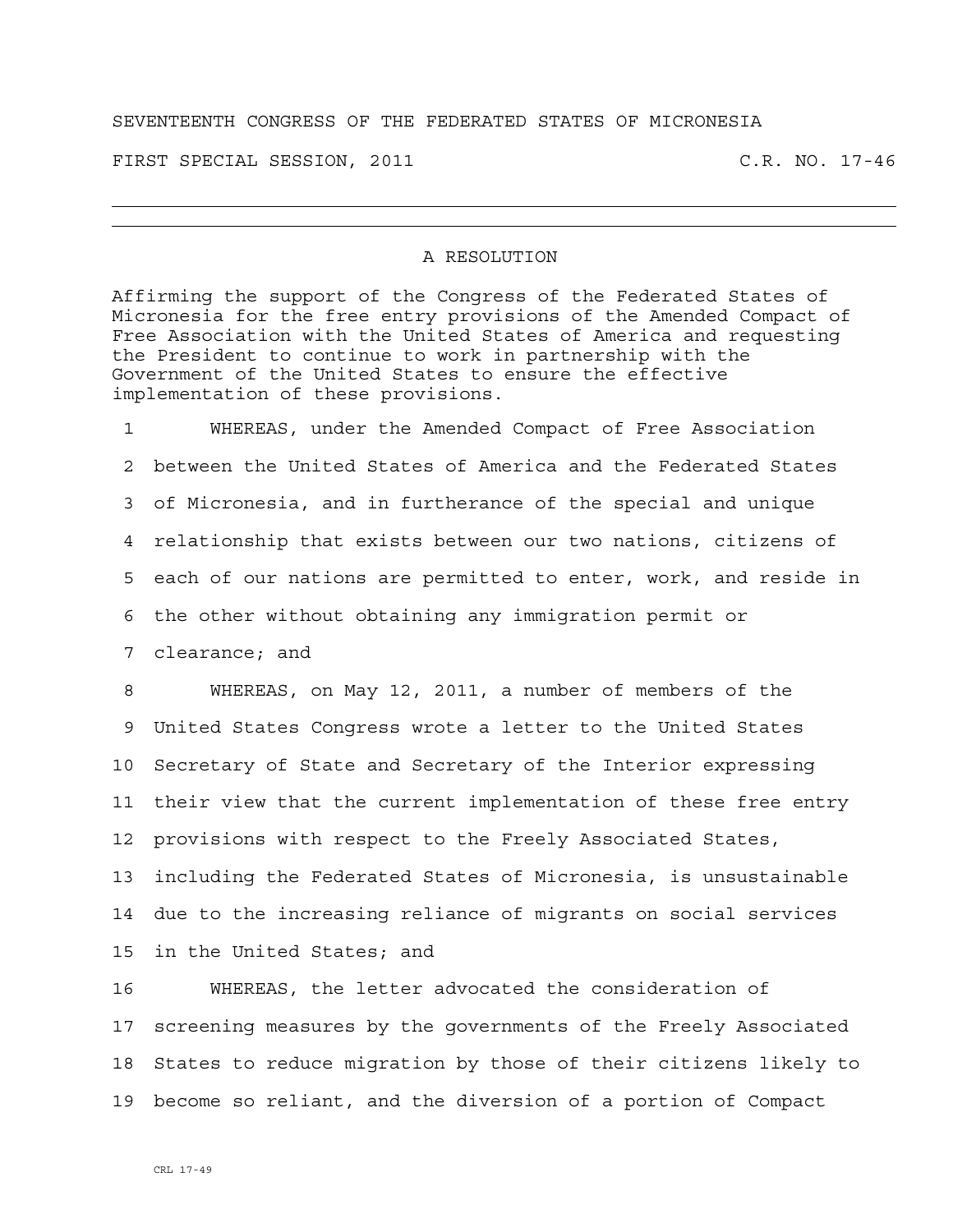1 sector grant assistance to measures in those states aimed at 2 reducing such outward migration; and

3 WHEREAS, the Amended Compact currently requires citizens 4 of the Federated States of Micronesia to be able to show 5 sufficient means of support in the United States of America; 6 and

7 WHEREAS, the Universal Declaration of Human Rights 8 provides that everyone has the right to leave any country, 9 including his own; now, therefore,

10 BE IT RESOLVED by the Seventeenth Congress of the 11 Federated States of Micronesia, First Special Session, 2011, 12 that Congress affirms its support for the free entry provisions 13 of the Amended Compact of Free Association with the United 14 States of America, while recognizing the challenges such a 15 policy may present; and

16 BE IT FURTHER RESOLVED that Congress requests the 17 President to continue to work in partnership with the 18 Government of the United States to ensure that the free entry 19 provisions continue to be implemented as contemplated by the 20 Amended Compact, including enforcement of the requirement that 21 citizens of the Federated States of Micronesia residing in the 22 United States have sufficient means of support; and

23 BE IT FURTHER RESOLVED that Congress authorizes the 24 President to negotiate for additional assistance in the 25 education and health sectors to reduce the pressure for outward